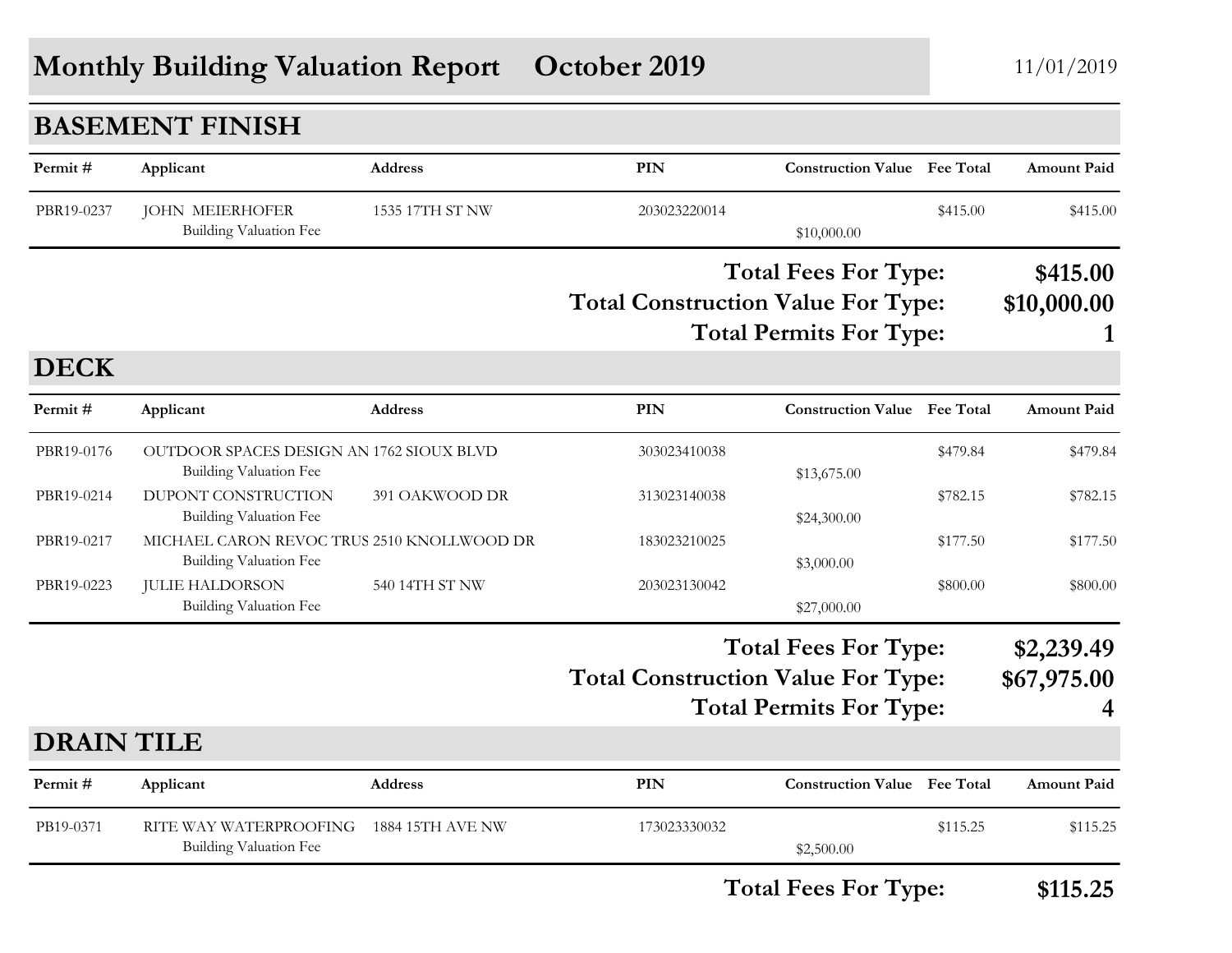**Total Construction Value For Type: \$2,500.00**

**Total Permits For Type: 1**

| Permit#    | Applicant                                                 | <b>Address</b>       | <b>PIN</b>                                | <b>Construction Value Fee Total</b>                           |          | <b>Amount Paid</b>           |
|------------|-----------------------------------------------------------|----------------------|-------------------------------------------|---------------------------------------------------------------|----------|------------------------------|
| PBR19-0206 | II SEASONS INC<br><b>Building Valuation Fee</b>           | 1465 18TH AVE NW     | 193023140103                              | \$4,500.00                                                    | \$218.75 | \$218.75                     |
| PBR19-0222 | <b>MIDWEST EGRESS</b><br><b>Building Valuation Fee</b>    | 2906 16TH ST NW      | 193023220072                              | \$1,500.00                                                    | \$121.25 | \$121.25                     |
| PBR19-0225 | <b>EGRESS WINDOW GUY</b><br><b>Building Valuation Fee</b> | 2063 MISSISSIPPI CIR | 183023420004                              | \$1,800.00                                                    | \$138.50 | \$138.50                     |
| PBR19-0224 | <b>EGRESS WINDOW GUY</b><br><b>Building Valuation Fee</b> | 475 11TH AVE NW      | 293023310029                              | \$2,300.00                                                    | \$158.25 | \$158.25                     |
| PBR19-0227 | Rockstad Construction<br><b>Building Valuation Fee</b>    | 1253 HIGHVIEW DR     | 193023410080                              | \$8,000.00                                                    | \$315.00 | \$315.00                     |
|            |                                                           |                      | <b>Total Construction Value For Type:</b> | <b>Total Fees For Type:</b><br><b>Total Permits For Type:</b> |          | \$951.75<br>\$18,100.00<br>5 |
|            | <b>FOUNDATION</b>                                         |                      |                                           |                                                               |          |                              |
| Permit#    | Applicant                                                 | <b>Address</b>       | <b>PIN</b>                                | <b>Construction Value Fee Total</b>                           |          | <b>Amount Paid</b>           |
| PBR19-0221 | AMERICAN WATERWORKS<br><b>Building Valuation Fee</b>      | 2741 RICE CREEK RD   | 183023340066                              | \$10,055.61                                                   | \$371.55 | \$371.55                     |
|            |                                                           |                      |                                           | <b>Total Fees For Type:</b>                                   |          | \$371.55                     |
|            |                                                           |                      | <b>Total Construction Value For Type:</b> | <b>Total Permits For Type:</b>                                |          | \$10,055.61                  |
|            | <b>MISCELLANEOUS</b>                                      |                      |                                           |                                                               |          |                              |
| Permit#    | Applicant                                                 | Address              | <b>PIN</b>                                | <b>Construction Value Fee Total</b>                           |          | <b>Amount Paid</b>           |
| PB19-0282  | STEPHEN K BODURTHA<br><b>Building Valuation Fee</b>       | 154 WINDSOR CT       | 313023120133                              | \$100.00                                                      | \$48.05  | \$48.05                      |
| PB19-0261  | CRAFTMASTERS REMODELING 151 15TH AVE NW                   |                      | 293023330039                              |                                                               | \$233.02 | \$233.02                     |

**EGRESS**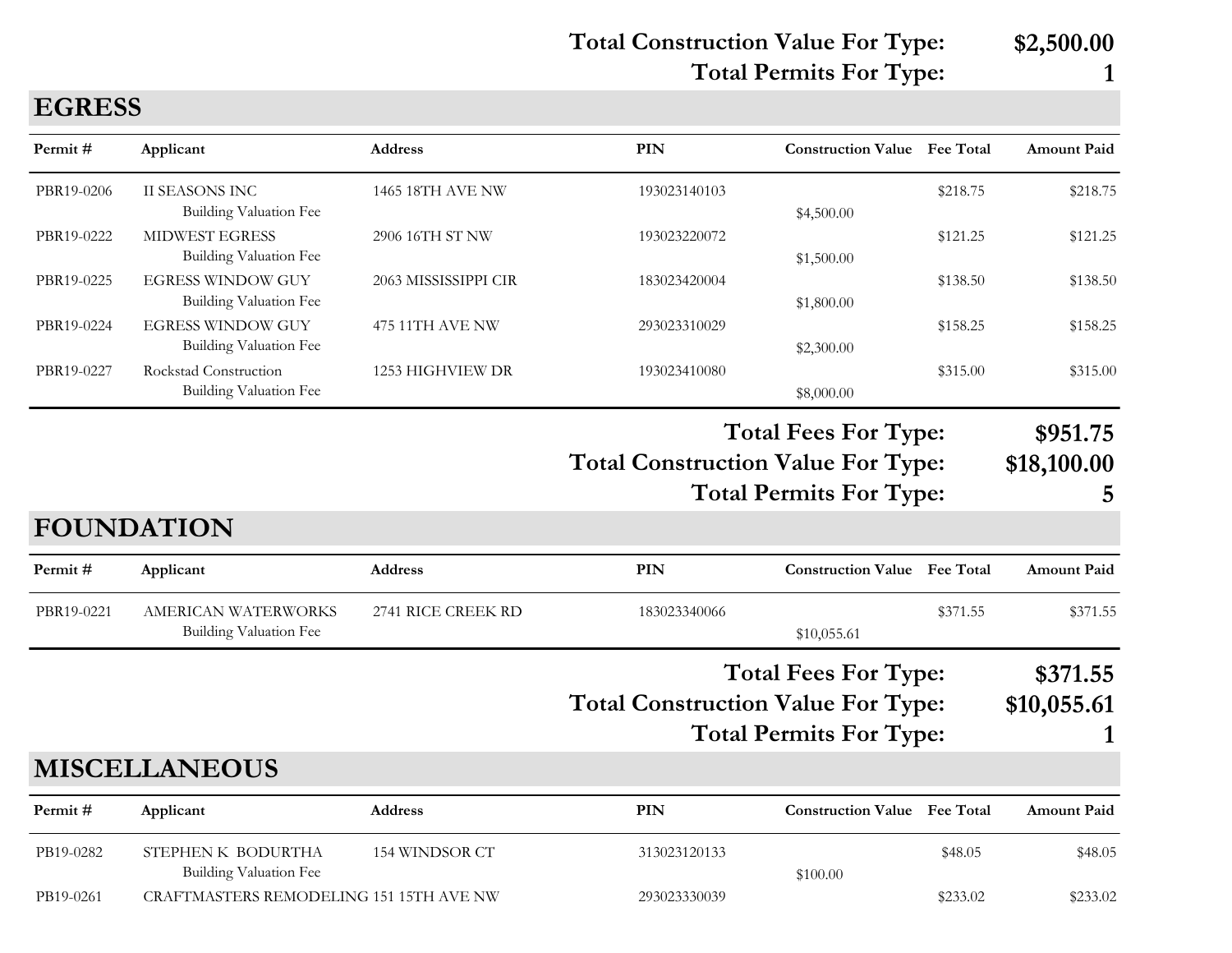### **Total Construction Value For Type: \$8,965.45 Total Fees For Type: \$281.07 Total Permits For Type: 2**

|                | <b>NEW CONSTRUCTION</b>                                                     |                      |                                           |                                                               |            |                            |
|----------------|-----------------------------------------------------------------------------|----------------------|-------------------------------------------|---------------------------------------------------------------|------------|----------------------------|
| Permit#        | Applicant                                                                   | <b>Address</b>       | <b>PIN</b>                                | <b>Construction Value</b> Fee Total                           |            | <b>Amount Paid</b>         |
| PBR19-0207     | <b>RAM BUILDINGS INC</b><br>Building Valuation Fee                          | 3595 NEW BRIGHTON RD | 333023220074                              | \$175,000.00                                                  | \$3,031.60 | \$3,031.60                 |
|                |                                                                             |                      | <b>Total Construction Value For Type:</b> | <b>Total Fees For Type:</b><br><b>Total Permits For Type:</b> |            | \$3,031.60<br>\$175,000.00 |
| <b>REMODEL</b> |                                                                             |                      |                                           |                                                               |            |                            |
| Permit#        | Applicant                                                                   | <b>Address</b>       | <b>PIN</b>                                | <b>Construction Value</b> Fee Total                           |            | <b>Amount Paid</b>         |
| PBR19-0210     | CLARK BUILDERS AND REMOE 744 TORCHWOOD CIR<br><b>Building Valuation Fee</b> |                      | 303023220034                              | \$14,000.00                                                   | \$480.00   | \$480.00                   |
| PBR19-0213     | HIGHMARK EXTERIORS<br>Building Valuation Fee                                | 560 RIVIERA DR       | 323023320037                              | \$1,500.00                                                    | \$121.25   | \$121.25                   |
| PBR19-0215     | <b>JUDITH R MCKIBBEN</b><br><b>Building Valuation Fee</b>                   | 2736 16TH ST NW      | 193023210096                              | \$10,000.00                                                   | \$370.00   | \$370.00                   |
| PBR19-0189     | INNOVATIVE BUILDING & DES 2360 PALMER DR<br>Building Valuation Fee          |                      | 193023430043                              | \$23,000.00                                                   | \$797.40   | \$797.40                   |
| PBR19-0208     | TAPESTRY HOMES INC<br><b>Building Valuation Fee</b>                         | 1225 16TH AVE NW     | 203023320051                              | \$8,675.00                                                    | \$333.57   | \$333.57                   |
| PBR19-0233     | <b>CHRISTIAN HUSKEY</b><br><b>Building Valuation Fee</b>                    | 775 TORCHWOOD DR     | 303023220037                              | \$300.00                                                      | \$63.65    | \$63.65                    |
| PBR19-0234     | JACK PIXLEY SWEEPS<br>Building Valuation Fee                                | 1953 SERENDIPITY CT  | 183023330012                              | \$8,677.75                                                    | \$333.64   | \$333.64                   |
| PBR19-0229     | ADVANCED CONSTRUCTION S 2240 SILVER LN<br>Building Valuation Fee            |                      | 313023130005                              | \$75,395.00                                                   | \$1,585.24 | \$1,585.24                 |
| PBR19-0230     | ADVANCED CONSTRUCTION S 2210 SILVER LN                                      |                      | 313023130005                              |                                                               | \$769.17   | \$769.17                   |

Building Valuation Fee  $$24,515.00$ 

PBR19-0231 ADVANCED CONSTRUCTION S 2230 SILVER LN 313023130005 \$717.19 \$717.19 \$717.19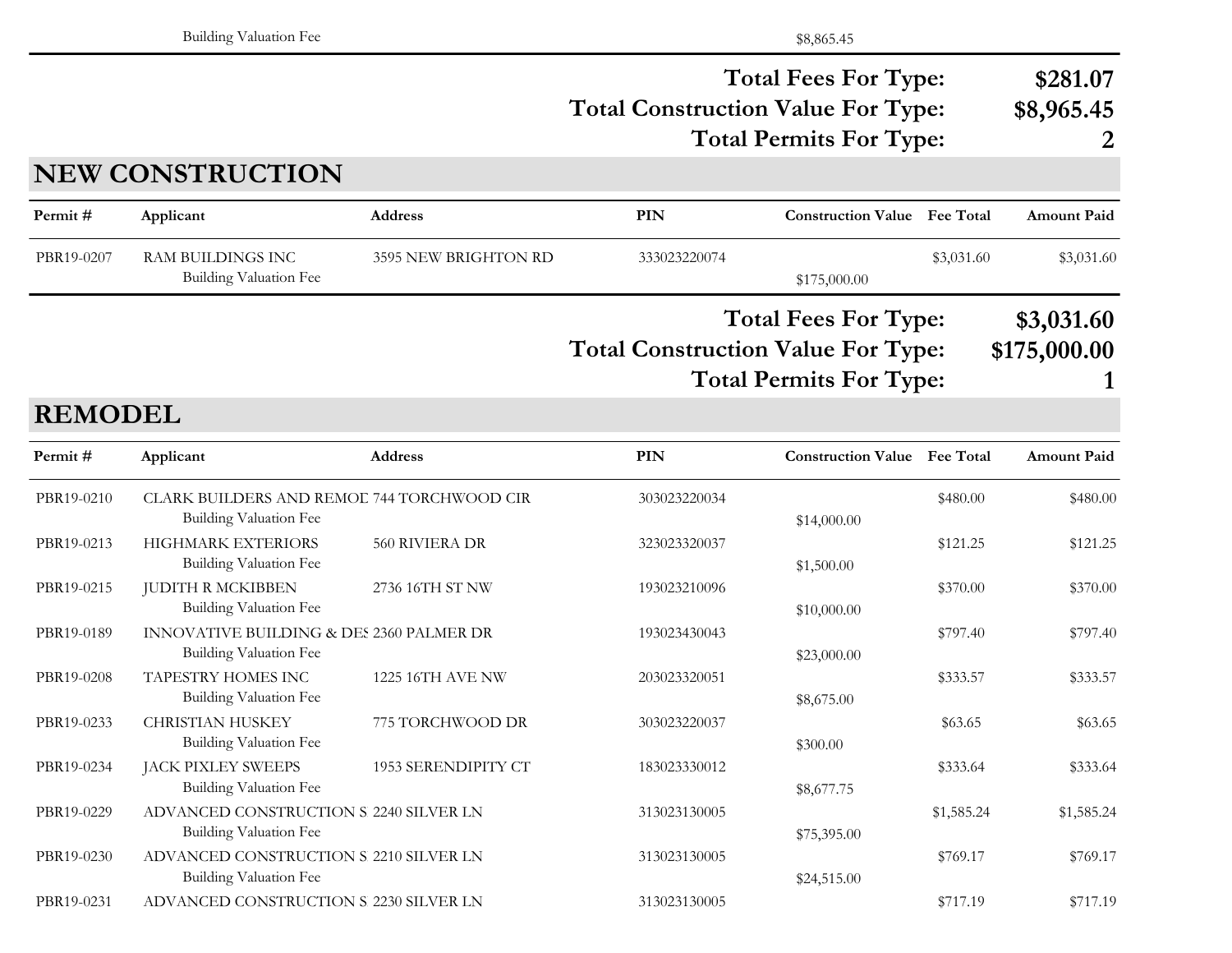|            | Building Valuation Fee                                                 |                  |              | \$22,625.00 |            |            |
|------------|------------------------------------------------------------------------|------------------|--------------|-------------|------------|------------|
| PBR19-0232 | UNITED CONTRACTORS INC<br>Building Valuation Fee                       | 1509 14TH AVE NW | 203023230009 | \$40,000.00 | \$1,050.25 | \$1,050.25 |
| PBR19-0243 | EXTERIOR IMPRESSIONS INC 3207 MISSISSIPPI ST<br>Building Valuation Fee |                  | 183023320013 | \$16,000.00 | \$365.00   | \$365.00   |
|            |                                                                        |                  |              |             |            |            |

**Total Fees For Type: \$6,986.36**

**Total Construction Value For Type: \$244,687.75**

**Total Permits For Type: 12**

### **REMODEL - BASEMENT**

| Applicant                                            | <b>Address</b>      | <b>PIN</b>                              |             | <b>Fee Total</b> | <b>Amount Paid</b>                                                                                    |
|------------------------------------------------------|---------------------|-----------------------------------------|-------------|------------------|-------------------------------------------------------------------------------------------------------|
| Building Valuation Fee                               |                     | 333023230092                            | \$12,000.00 | \$291.00         | \$291.00                                                                                              |
| Paul Evans<br><b>Building Valuation Fee</b>          | 1322 IMPERIAL LN    | 323023320049                            | \$30,000.00 | \$857.75         | \$857.75                                                                                              |
| PARKES CONSTRUCTION<br><b>Building Valuation Fee</b> | 1121 2ND ST NW      | 293023340042                            | \$20,000.00 | \$645.00         | \$645.00                                                                                              |
| <b>TOBLER HOMES LLC</b><br>Building Valuation Fee    | 3297 MISSISSIPPI ST | 183023320014                            | \$25,000.00 | \$782.50         | \$782.50                                                                                              |
| Kelly Dobihal<br>Building Valuation Fee              | 2418 BRIGHTON LN    | 183023140035                            | \$2,500.00  | \$163.75         | \$163.75                                                                                              |
|                                                      |                     |                                         |             |                  | \$2,740.00<br>\$89,500.00                                                                             |
|                                                      |                     | BROTHERS ADDITION & DECK 215 1ST AVE SE |             |                  | <b>Construction Value</b><br><b>Total Fees For Type:</b><br><b>Total Construction Value For Type:</b> |

**Total Permits For Type: 5**

### **REMODEL - BATHROOM**

| Permit#    | Applicant                                                          | <b>Address</b> | <b>PIN</b>   | <b>Construction Value</b> Fee Total |          | <b>Amount Paid</b> |
|------------|--------------------------------------------------------------------|----------------|--------------|-------------------------------------|----------|--------------------|
| PBR19-0219 | US PATIO SYSTEMS<br>Building Valuation Fee                         | 166 WINDSOR CT | 313023130083 | \$5,765.00                          | \$253.54 | \$253.54           |
| PBR19-0239 | CLASSIC HOME RENOVATION 105 STINSON BLVD<br>Building Valuation Fee |                | 303023330004 | \$5,000.00                          | \$232.50 | \$232.50           |

**Total Construction Value For Type: \$10,765.00 Total Fees For Type: \$486.04**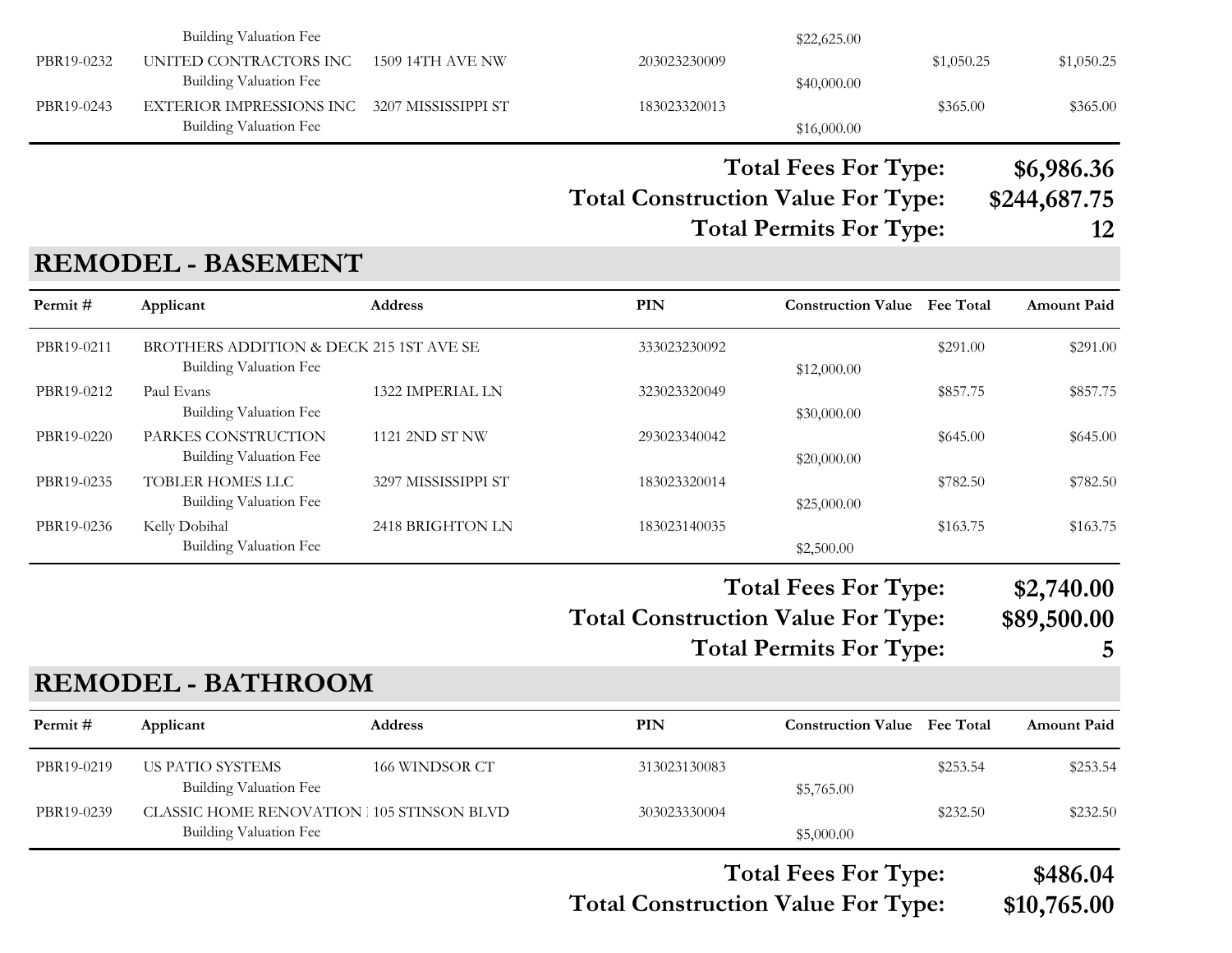### **Total Permits For Type: 2**

### **Roofing**

| Permit#    | Applicant                                                                         | <b>Address</b>        | <b>PIN</b>   | <b>Construction Value</b> Fee Total |            | <b>Amount Paid</b> |
|------------|-----------------------------------------------------------------------------------|-----------------------|--------------|-------------------------------------|------------|--------------------|
| PBR19-0209 | LEGACY RESTORATION LLC<br><b>Building Valuation Fee</b>                           | 919 OLD HWY 8 NW      | 293023110106 | \$31,888.08                         | \$608.44   | \$608.44           |
| PB19-0315  | LAKELAND CONTRACTING LL 2005 SUNNYSIDE TER<br>Building Valuation Fee              |                       | 183023120058 | \$8,800.00                          | \$235.40   | \$235.40           |
| PB19-0314  | ALPHA DESIGN BUILD GROUP 1241 6TH ST NW<br><b>Building Valuation Fee</b>          |                       | 293023230041 | \$8,500.00                          | \$235.25   | \$235.25           |
| PB19-0313  | KAT CONSTRUCTION LLC<br><b>Building Valuation Fee</b>                             | 2157 RICE CREEK RD    | 183023430003 | \$17,700.00                         | \$401.85   | \$401.85           |
| PB19-0322  | Barbara A Dodge<br><b>Building Valuation Fee</b>                                  | 2127 PLEASANT VIEW DR | 183023320058 | \$4,935.00                          | \$161.47   | \$161.47           |
| PB19-0326  | Storm Group Roofing LLC<br><b>Building Valuation Fee</b>                          | 1969 STINSON BLVD     | 183023330030 | \$2,800.00                          | \$124.40   | \$124.40           |
| PBR19-0216 | LEGACY RESTORATION LLC<br>Building Valuation Fee                                  | 919 OLD HWY 8 NW      | 293023110106 | \$1,134.00                          | \$105.57   | \$105.57           |
| PB19-0323  | RICKS ROOFING AND SIDING 1203 12TH AVE NW<br><b>Building Valuation Fee</b>        |                       | 203023310024 | \$38,000.00                         | \$686.50   | \$686.50           |
| PB19-0330  | SULLIVAN CONSTRUCTION CO 3061 BENT TREE HILLS DR<br><b>Building Valuation Fee</b> |                       | 193023330020 | \$8,685.00                          | \$235.34   | \$235.34           |
| PB19-0328  | TRINITY EXTERIORS<br><b>Building Valuation Fee</b>                                | 1767 18TH AVE NW      | 193023110031 | \$7,000.00                          | \$198.50   | \$198.50           |
| PB19-0324  | KAT CONSTRUCTION LLC<br><b>Building Valuation Fee</b>                             | 32 17TH AVE SW        | 313023110054 | \$11,400.00                         | \$290.70   | \$290.70           |
| PB19-0327  | CLEAR CHOICE RESTORATION 1984 CEDAR DR<br>Building Valuation Fee                  |                       | 183023120070 | \$6,066.00                          | \$198.03   | \$198.03           |
| PBR19-0200 | SINGLE-PLY SYSTEMS, INC.<br><b>Building Valuation Fee</b>                         | 151 5TH AVE NW        | 293023440046 | \$260,000.00                        | \$2,516.00 | \$2,516.00         |
| PB19-0338  | <b>SELA ROOFING</b><br><b>Building Valuation Fee</b>                              | 1202 PIKE LAKE DR     | 193023410074 | \$25,000.00                         | \$531.50   | \$531.50           |
| PB19-0339  | <b>SELA ROOFING</b><br><b>Building Valuation Fee</b>                              | 628 19TH AVE NW       | 303023140027 | \$9,000.00                          | \$235.50   | \$235.50           |
| PB19-0342  | <b>MAYDAY RESTORATION</b><br><b>Building Valuation Fee</b>                        | 2302 14TH TER NW      | 193023130146 | \$12,000.00                         | \$291.00   | \$291.00           |
| PB19-0345  | <b>GL EXTERIORS LLC</b><br><b>Building Valuation Fee</b>                          | 550 SILVER LAKE RD NW | 303023240108 | \$5,760.00                          | \$179.88   | \$179.88           |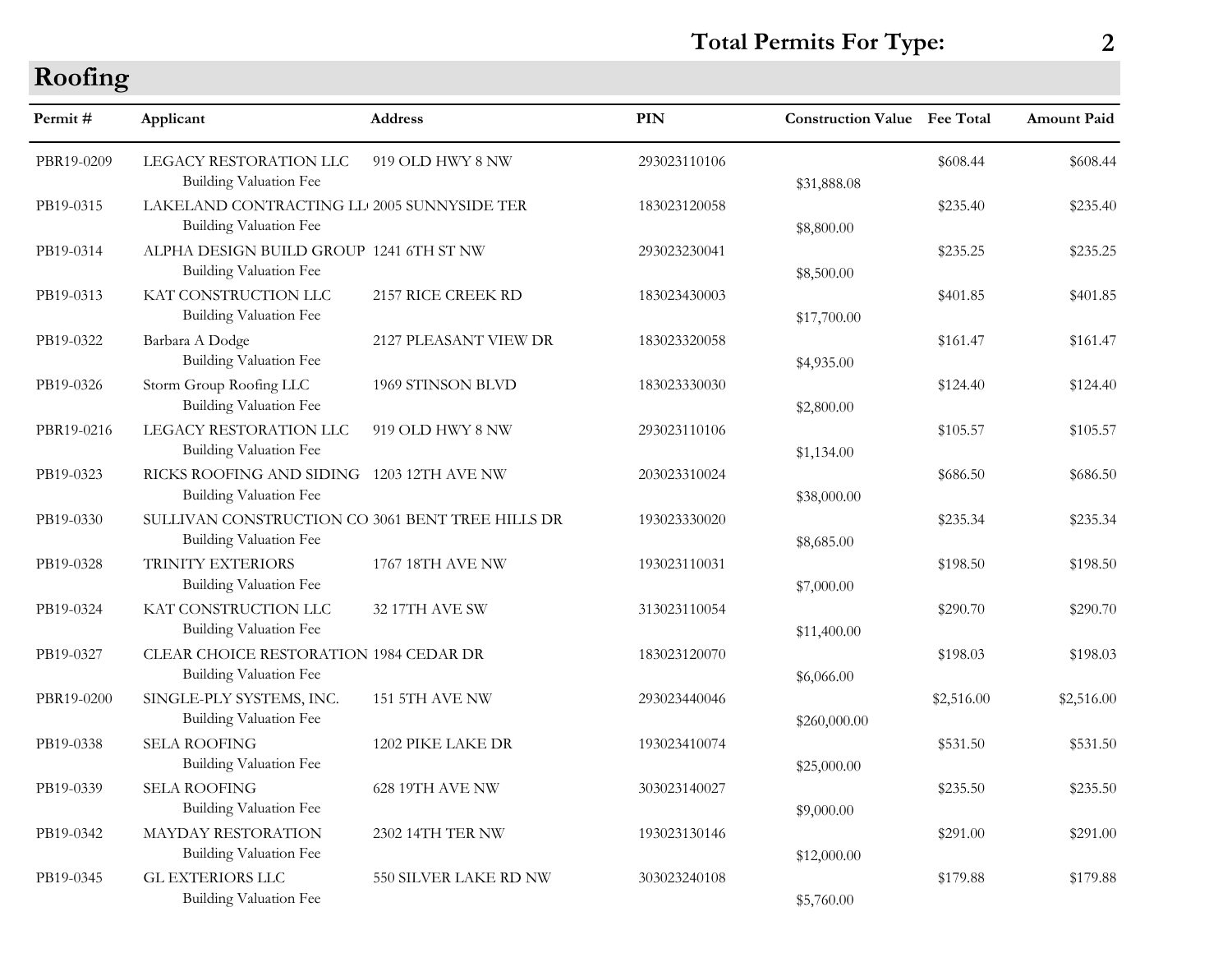| PB19-0341 | SMART CONSTRUCTION & REM 715 4TH AVE NW<br><b>Building Valuation Fee</b>    |                    | 293023110048 | \$9,000.00  | \$235.50 | \$235.50 |
|-----------|-----------------------------------------------------------------------------|--------------------|--------------|-------------|----------|----------|
| PB19-0347 | <b>RINZIN CHODON</b><br>Building Valuation Fee                              | 2129 13TH ST NW    | 193023420010 | \$5,000.00  | \$161.50 | \$161.50 |
| PB19-0349 | UNITED CONTRACTORS INC<br><b>Building Valuation Fee</b>                     | 1233 BRIGHTON SQ   | 193023420138 | \$4,000.00  | \$143.00 | \$143.00 |
| PB19-0348 | UNITED CONTRACTORS INC<br><b>Building Valuation Fee</b>                     | 1231 BRIGHTON SQ   | 193023420137 | \$4,000.00  | \$143.00 | \$143.00 |
| PB19-0355 | PRIME HOME CONSTRUCTION 270 23RD AVE NW<br><b>Building Valuation Fee</b>    |                    | 303023430008 | \$12,800.00 | \$309.40 | \$309.40 |
| PB19-0351 | PATRICK MILLER CONSTRUCTI 130 WINDSOR CT<br><b>Building Valuation Fee</b>   |                    | 313023120116 | \$6,845.00  | \$198.42 | \$198.42 |
| PB19-0350 | PATRICK MILLER CONSTRUCTI 131 WINDSOR CT<br><b>Building Valuation Fee</b>   |                    | 313023120115 | \$6,785.00  | \$198.39 | \$198.39 |
| PB19-0352 | PATRICK MILLER CONSTRUCTI 61 WINDSOR CT<br><b>Building Valuation Fee</b>    |                    | 313023120084 | \$6,542.00  | \$198.27 | \$198.27 |
| PB19-0362 | NEXGEN EXTERIORS INC<br><b>Building Valuation Fee</b>                       | 536 REDWOOD LN     | 303023240057 | \$12,000.00 | \$291.00 | \$291.00 |
| PB19-0363 | SNAP CONSTRUCTION<br><b>Building Valuation Fee</b>                          | 1998 RICE CREEK RD | 183023410039 | \$6,000.00  | \$180.00 | \$180.00 |
| PB19-0364 | SHC CONTRACTING LLC<br><b>Building Valuation Fee</b>                        | 2154 PIKE LAKE DR  | 193023430021 | \$11,000.00 | \$272.50 | \$272.50 |
| PB19-0365 | SHC CONTRACTING LLC<br>Building Valuation Fee                               | 2188 PIKE LAKE DR  | 193023430022 | \$11,000.00 | \$272.50 | \$272.50 |
| PB19-0359 | ADVANTAGE CONTRUCTION 554 11TH AVE NW<br><b>Building Valuation Fee</b>      |                    | 293023240065 | \$9,115.00  | \$253.56 | \$253.56 |
| PB19-0360 | ADVANTAGE CONTRUCTION 1144 ROBIN LN<br>Building Valuation Fee               |                    | 193023430010 | \$10,374.00 | \$272.19 | \$272.19 |
| PB19-0367 | BRIGLEY ROOFING & EXTERIC 367 2ND AVE SE<br><b>Building Valuation Fee</b>   |                    | 333023230136 | \$9,950.00  | \$253.98 | \$253.98 |
| PB19-0368 | BETTER SOLUTIONS STORM GI 1820 19TH TER NW<br><b>Building Valuation Fee</b> |                    | 183023440035 | \$8,750.00  | \$235.38 | \$235.38 |
| PB19-0370 | HOMETOWN RESTORATION M 1471 MISSISSIPPI ST<br><b>Building Valuation Fee</b> |                    | 173023320035 | \$19,000.00 | \$420.50 | \$420.50 |
| PB19-0372 | NORLING HOME IMPROVEMEI 1589 26TH AVE NW<br>Building Valuation Fee          |                    | 193023240003 | \$12,500.00 | \$309.25 | \$309.25 |
| PB19-0374 | JTR Roofing Inc<br><b>Building Valuation Fee</b>                            | 140 WINDSOR CT     | 313023120120 | \$3,500.00  | \$142.75 | \$142.75 |
| PB19-0375 | JTR Roofing Inc<br>Building Valuation Fee                                   | 141 WINDSOR CT     | 313023120119 | \$3,500.00  | \$142.75 | \$142.75 |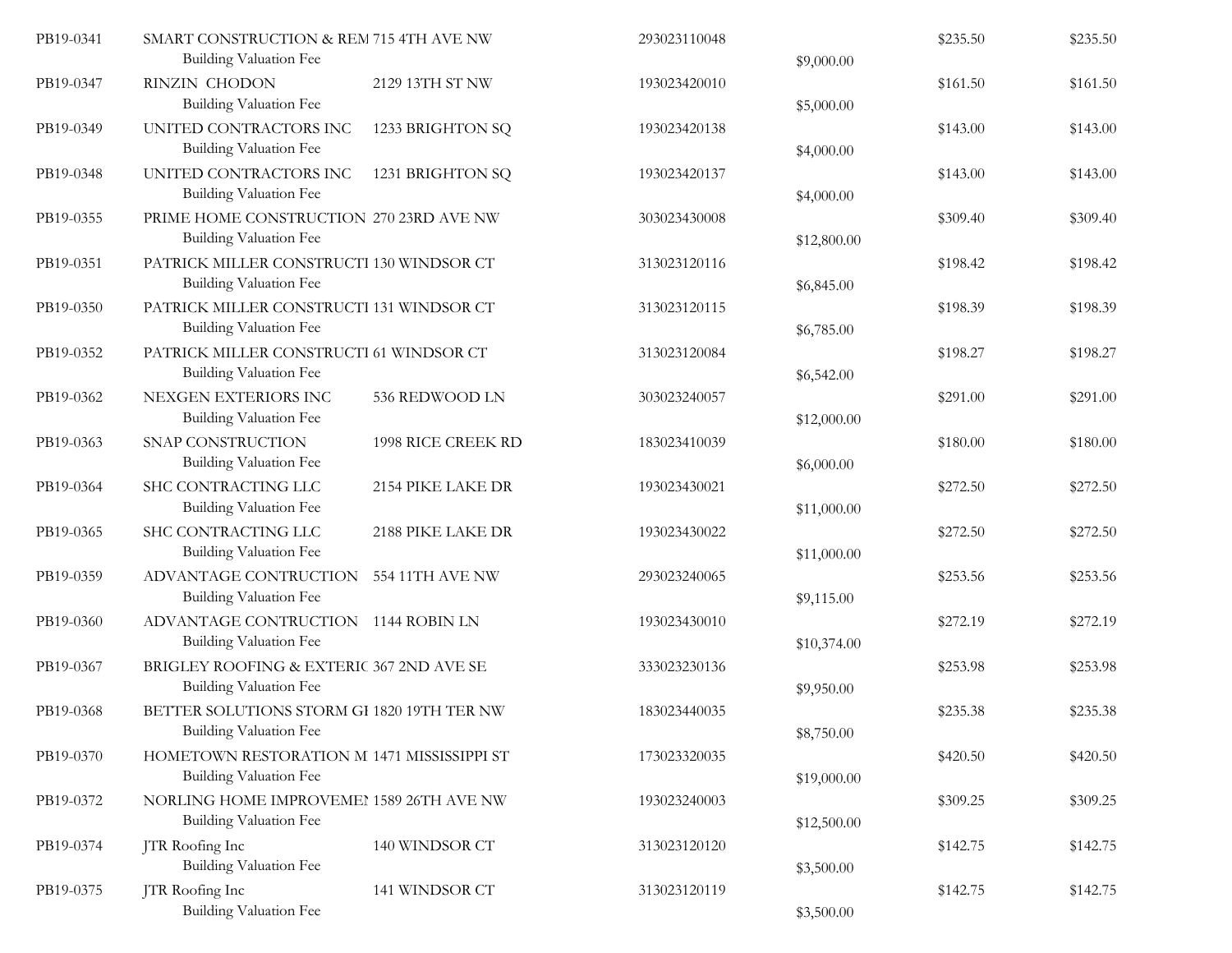### **Total Construction Value For Type: \$630,329.08 Total Fees For Type: \$11,869.17 Total Permits For Type: 37**

**Roofing/Siding**

| Permit#    | Applicant                                                                  | <b>Address</b>      | PIN                                       | <b>Construction Value Fee Total</b>                           |                  | <b>Amount Paid</b>           |
|------------|----------------------------------------------------------------------------|---------------------|-------------------------------------------|---------------------------------------------------------------|------------------|------------------------------|
| PB19-0337  | CJS ENTERPRISE LLC<br>Building Valuation Fee                               | 775 4TH AVE NW      | 293023110085                              | \$20,000.00                                                   | \$439.00         | \$439.00                     |
| PB19-0366  | CONNELLS CUSTOM EXTERIOI 2247 WALNUT CT S<br><b>Building Valuation Fee</b> |                     | 183023230082                              | \$7,000.00                                                    | \$198.50         | \$198.50                     |
|            |                                                                            |                     | <b>Total Construction Value For Type:</b> | <b>Total Fees For Type:</b><br><b>Total Permits For Type:</b> |                  | \$637.50<br>\$27,000.00<br>2 |
| Siding     |                                                                            |                     |                                           |                                                               |                  |                              |
| Permit#    | Applicant                                                                  | <b>Address</b>      | <b>PIN</b>                                | <b>Construction Value</b>                                     | <b>Fee Total</b> | <b>Amount Paid</b>           |
| PB19-0317  | THINK STUCCO LLC<br>Building Valuation Fee                                 | 49 14TH AVE SW      | 323023220060                              | \$2,365.00                                                    | \$124.18         | \$124.18                     |
| PB19-0356  | <b>CRAFTSMANS CHOICE INC</b><br><b>Building Valuation Fee</b>              | 1899 HERITAGE LN    | 303023440070                              | \$38,189.00                                                   | \$699.09         | \$699.09                     |
|            |                                                                            |                     | <b>Total Construction Value For Type:</b> | <b>Total Fees For Type:</b><br><b>Total Permits For Type:</b> |                  | \$823.27<br>\$40,554.00<br>2 |
|            | <b>SOLAR PANELS</b>                                                        |                     |                                           |                                                               |                  |                              |
| Permit#    | Applicant                                                                  | <b>Address</b>      | PIN                                       | <b>Construction Value Fee Total</b>                           |                  | <b>Amount Paid</b>           |
| PBR19-0218 | ALL ENERGY SOLAR<br>Building Valuation Fee                                 | 1390 PIKE LAKE CT N | 193023410016                              | \$13,802.75                                                   | \$474.58         | \$474.58                     |
| PBR19-0226 | ALL ENERGY SOLAR<br><b>Building Valuation Fee</b>                          | 1159 HIGHVIEW DR    | 193023440051                              | \$4,682.00                                                    | \$223.76         | \$223.76                     |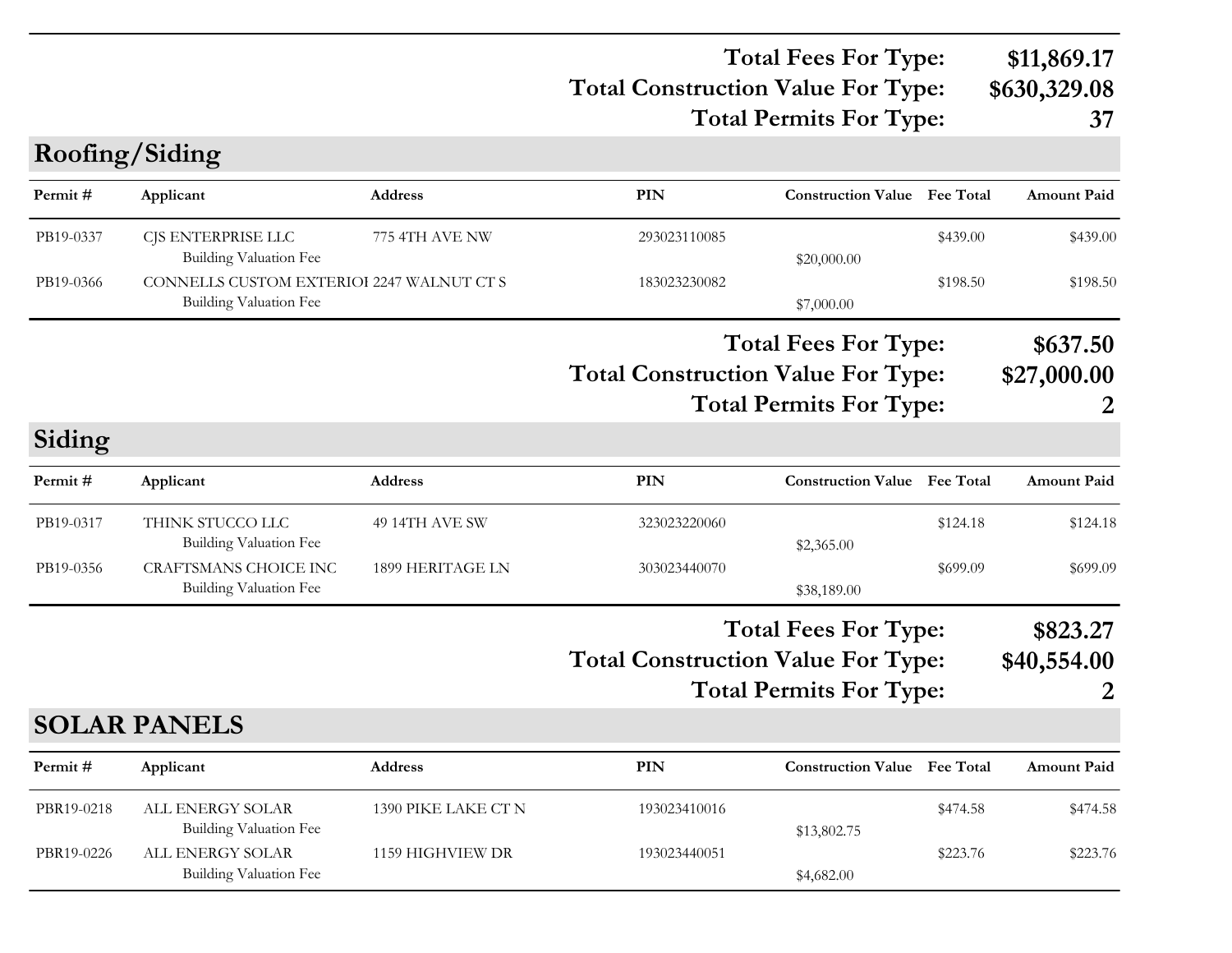### **Total Construction Value For Type: \$18,484.75 Total Fees For Type: \$698.34**

**Total Permits For Type: 2**

| <b>TANK</b> |                                                                              |                         |                                           |                                     |          |                |
|-------------|------------------------------------------------------------------------------|-------------------------|-------------------------------------------|-------------------------------------|----------|----------------|
| Permit#     | Applicant                                                                    | <b>Address</b>          | <b>PIN</b>                                | <b>Construction Value Fee Total</b> |          | Amount Paid    |
| PB19-0344   | DEANS TANK, INC                                                              | 690 20TH AVE NW         | 303023140046                              |                                     | \$103.00 | \$103.00       |
| PB19-0340   | DEANS TANK, INC                                                              | 742 7TH AVE NW          | 293023120050                              |                                     | \$103.00 | \$103.00       |
|             |                                                                              |                         |                                           | <b>Total Fees For Type:</b>         |          | \$206.00       |
|             |                                                                              |                         | <b>Total Construction Value For Type:</b> |                                     |          | \$             |
|             |                                                                              |                         |                                           | <b>Total Permits For Type:</b>      |          | $\overline{2}$ |
|             | <b>WINDOWS/DOORS</b>                                                         |                         |                                           |                                     |          |                |
| Permit#     | Applicant                                                                    | <b>Address</b>          | <b>PIN</b>                                | <b>Construction Value Fee Total</b> |          | Amount Paid    |
| PB19-0316   | RENEWAL BY ANDERSEN LLC 651 CONTINENTAL DR<br><b>Building Valuation Fee</b>  |                         | 323023330034                              | \$24,660.00                         | \$531.33 | \$531.33       |
| PB19-0318   | <b>CRAFTSMANS CHOICE INC</b><br><b>Building Valuation Fee</b>                | <b>1784 19TH AVE NW</b> | 193023110049                              | \$33,500.00                         | \$617.50 | \$617.50       |
| PB19-0319   | THE WINDOW STORE HOME IN 2014 PLEASANT VIEW DR<br>Building Valuation Fee     |                         | 183023320031                              | \$4,250.00                          | \$161.13 | \$161.13       |
| PB19-0260   | PELLA NORTHLAND<br><b>Building Valuation Fee</b>                             | 2459 VIOLET CT          | 183023420045                              | \$16,950.00                         | \$383.48 | \$383.48       |
| PB19-0321   | <b>CREW2 INC</b><br>Building Valuation Fee                                   | 2063 MISSISSIPPI CIR    | 183023420004                              | \$2,207.00                          | \$124.10 | \$124.10       |
| PB19-0320   | <b>CREW2 INC</b><br>Building Valuation Fee                                   | 3011 INNSBRUCK DR       | 193023320040                              | \$1,994.00                          | \$106.00 | \$106.00       |
| PB19-0329   | GLADSTONE'S WINDOW & DO(1527 14TH AVE NW<br><b>Building Valuation Fee</b>    |                         | 203023230092                              | \$8,774.00                          | \$235.39 | \$235.39       |
| PB19-0331   | <b>RONALD R CAUSTON</b><br><b>Building Valuation Fee</b>                     | 1917 14TH ST NW         | 193023410045                              | \$6,000.00                          | \$180.00 | \$180.00       |
| PB19-0332   | RENEWAL BY ANDERSEN LLC 1433 MISSISSIPPI ST<br><b>Building Valuation Fee</b> |                         | 173023320032                              | \$33,948.00                         | \$634.47 | \$634.47       |
| PB19-0333   | RENEWAL BY ANDERSEN LLC 320 ASCOT CT<br><b>Building Valuation Fee</b>        |                         | 303023310044                              | \$2,597.00                          | \$124.30 | \$124.30       |